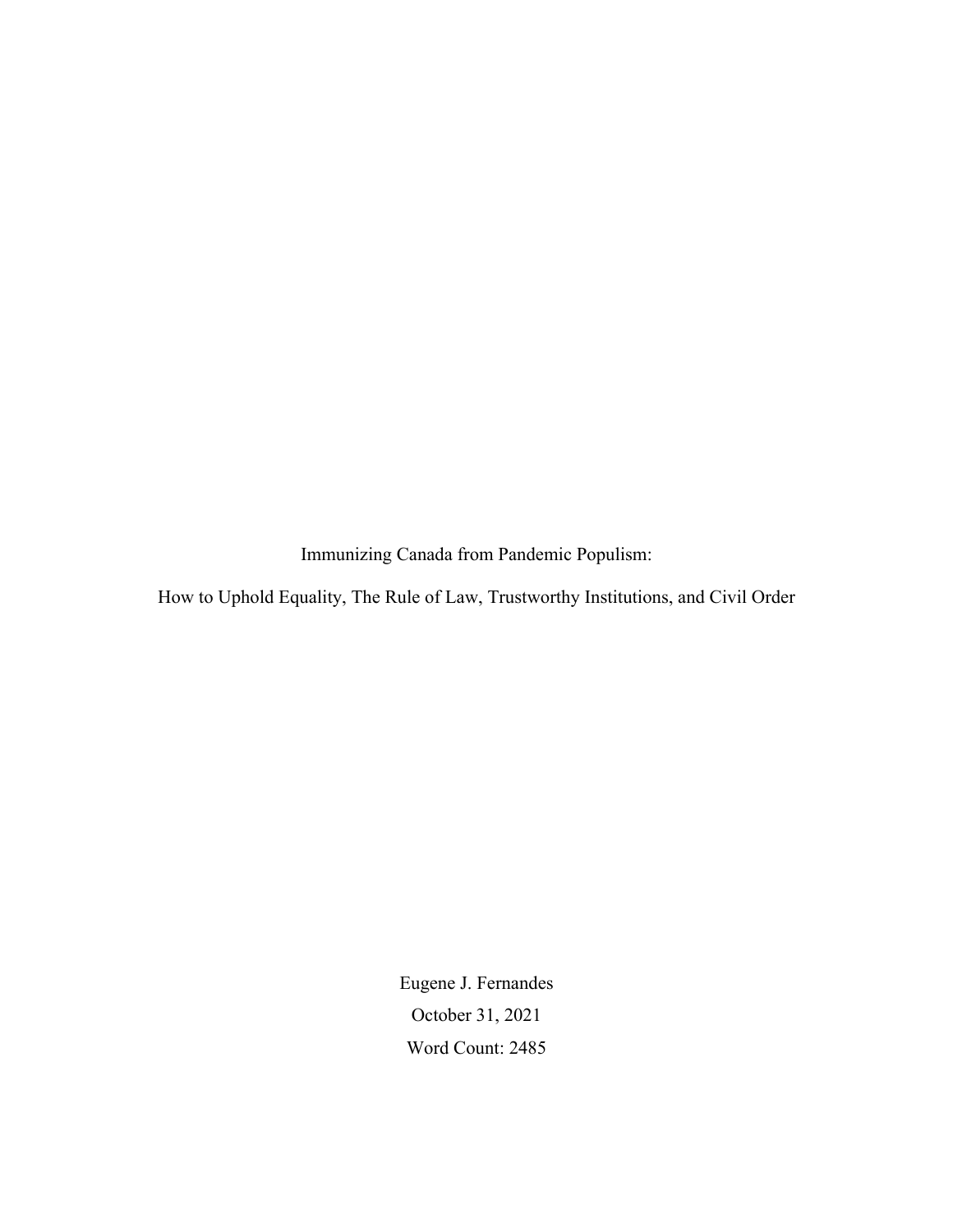In Canada, are individual citizens ends in themselves, or are they "simply tools of collective national policy" as in China? This philosophical question is brought into sharp focus when we analyze the rights and freedoms that unvaccinated Canadians are denied. Contrary to popular belief, vaccine passports do not clearly violate a citizen's rights because the government does not mandate him to do or not do anything. <sup>1</sup> Instead, the government mandates that *businesses* ensure that their guests be vaccinated. The *Canadian Charter of Rights and Freedoms* protects individual rights more than business rights, so this essay will focus on vaccine mandates where a governmental body imposes an obligation to be vaccinated on an individual, in violation of a right. I will argue that the law should not give the vaccinated more rights than the unvaccinated. We otherwise become a segregated and unethical nation with partial and illiberal institutions. This invites the background intolerance, violence, and distrust that is the default state of mankind to re-emerge.<sup>2</sup>

The first reason to not deny unvaccinated Canadians some rights and freedoms is because it delegitimizes our constitution and judiciary. Vaccine mandates are unjustified because their objective is unjustified. They are not there to prevent the spread of COVID-19, because doubly vaccinated people can spread it too.<sup>3</sup> Nor are mandates there to prevent hospitalizations and deaths, because vaccinated people get hospitalized too - in Alberta, 24% of Alberta's hospital COVID cases are fully vaccinated.4 Vaccine mandates are there to incentivize, pressure, and blackmail people into getting vaccinated. That is their purpose.

<sup>&</sup>lt;sup>1</sup> Letters from a Contrarian, "Bruce Pardy - Vaccine Passports," podcast audio, March 30, 2021, https://anchor.fm/dashboard/episode/e16o31l.

<sup>2</sup> Thomas Hobbes, Leviathan (Project Gutenberg, 2002), xx, https://www.gutenberg.org/files/3207/3207-h/3207 h.htm#link2HCH0013.

<sup>3</sup> Michelle Roberts, "Covid: Double Vaccinated Can Still Spread Virus at Home," BBC News, last modified October 28, 2021, https://www.bbc.com/news/health-59077036.

<sup>4</sup> "COVID-19 Alberta Statistics," Government of Alberta | Alberta.ca, accessed October 31, 2021, https://www.alberta.ca/stats/covid-19-alberta-statistics.htm#vaccine-outcomes.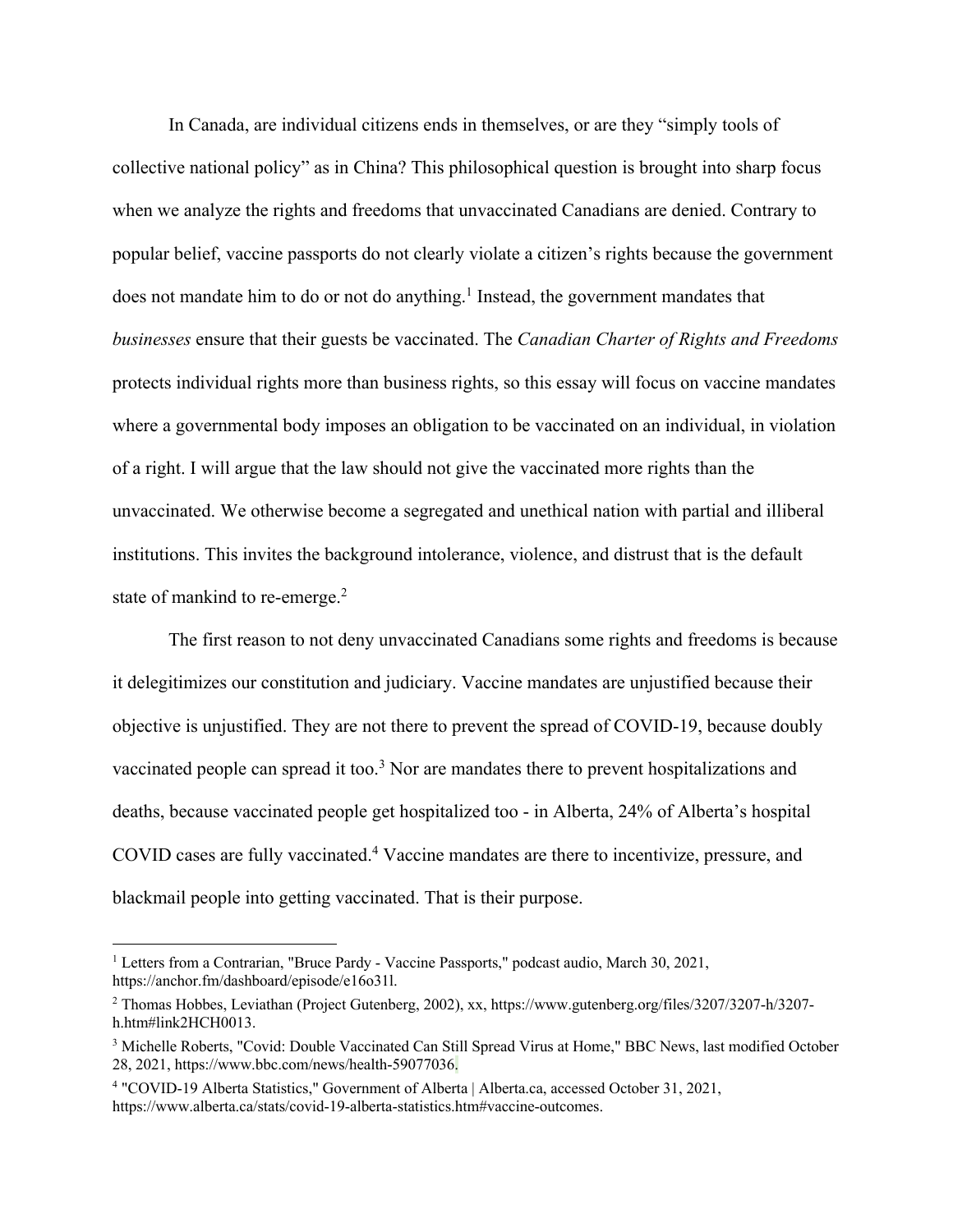If the judiciary prioritizes the objective of a policy like vaccine mandates over the right or freedom it violates, then it delegitimizes itself and the constitution.<sup>5</sup> This would turn rights and freedoms into political tools, and the judiciary into a political body, lowering the status, authority, and utility of both. But rights and freedoms are not carrots on sticks to goad citizens to get vaccinated. They are instead the birth rights of Canadian citizens and are protected as such by our constitution. They are supreme, above any policy objectives, and thus must be limited very carefully.<sup>6</sup> Canada's constitution is more than mere paper and protects the rights of Canadians because we have a separation of powers.<sup>7</sup> The judicial, legislative, and executive branches of government check and balance each other in our legal system to prevent the politicization of rights and to ensure the Rule of Law. 8

The judiciary likely will not protect the rights of unvaccinated people by striking down vaccine mandates because it tends to give great deference to governments during emergencies.<sup>9</sup> Even after states of emergencies end, judges may prefer to "balance" rights and freedoms with policy objectives, rather than safeguard rights and freedoms from policy objectives. If the rights of unvaccinated people are not protected by the judiciary, then 10-15% of our population (the unvaccinated) will see the constitution as mere paper and the judiciary to be a political body.

The next reason that vaccinated citizens should not have more rights than unvaccinated citizens is because it leads to systemic inequality. Unvaccinated people now have less access to

<sup>5</sup> TWU v. LSBC (2018), at paragraph 305.

<sup>&</sup>lt;sup>6</sup> See section 1 of the Charter of Rights and Freedoms and R. v. Oakes for a reasonable way to limit Charter rights in a free and democratic society. R, The Constitution Acts 1867 to 1982, (Minister of Justice, 2021), https://lawslois.justice.gc.ca/PDF/CONST\_TRD.pdf.

<sup>7</sup> Antonin Scalia said this about the US, but it applies to Canada too.

<sup>8</sup> David F. Hardwick and Leslie Marsh, "Origins of the Rule of Law," in *Reclaiming Liberalism* (Basingstoke: Springer Nature, 2020), 198.

<sup>9</sup> Colleen M. Flood et al., Vulnerable: The Law, Policy and Ethics of COVID-19 (Ottawa: University of Ottawa Press, 2020), 22, 211. the judiciary is not equipped to review complex administrative decisions.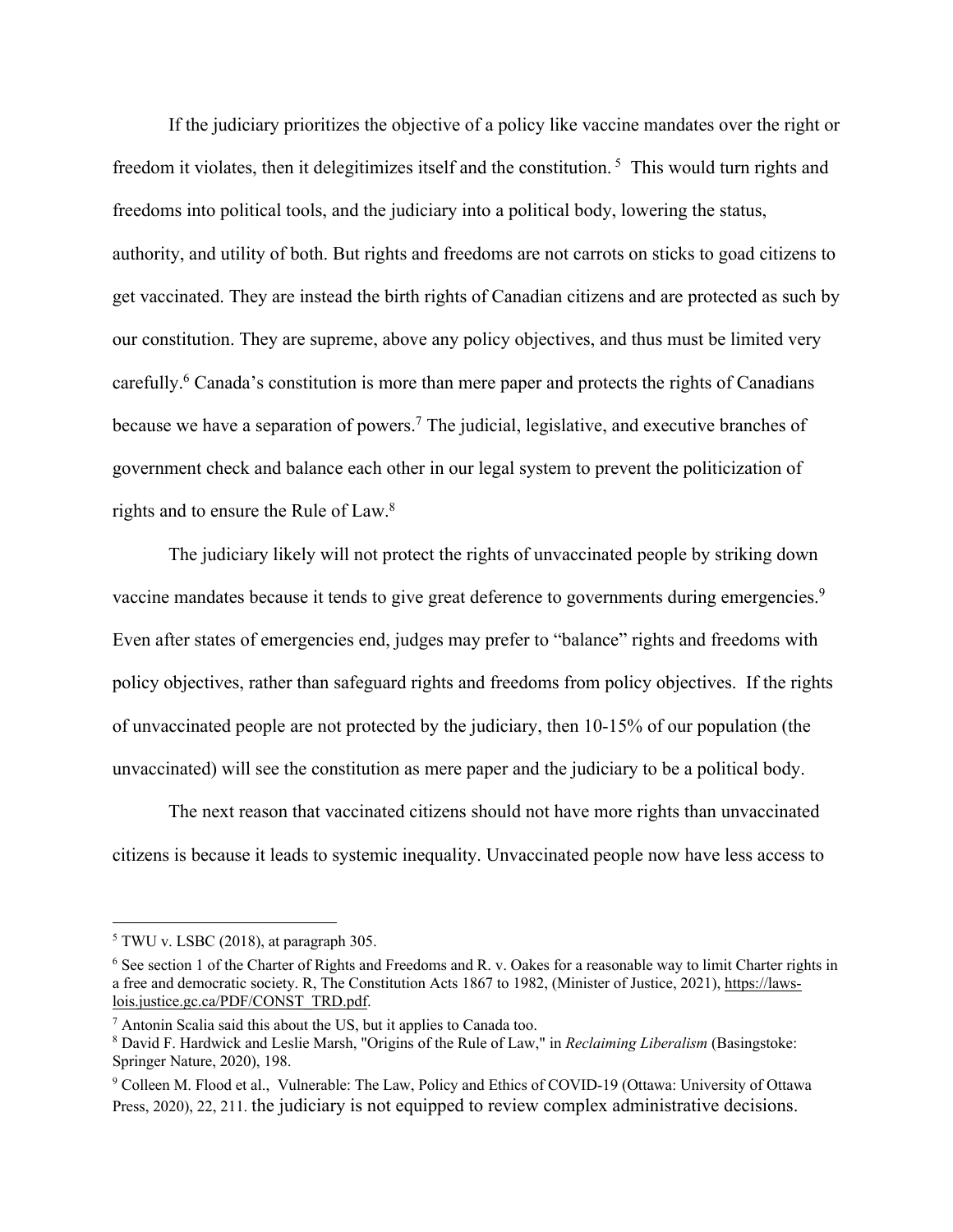jobs, education, recreation facilities, and other basics of civil society which make human flourishing possible. For example, after Dr. Julie Ponesse refused to be vaccinated, her employer Huron College prevented her from teaching philosophy classes.<sup>10</sup> Huron College is one of many publicly funded higher education institutions in Canada that mandate vaccinations for all university members. Those who cannot or will not be vaccinated are excluded from institutions, opportunities, and civil society. It is legalized segregation.

Equality is a core value of Canadian society. It is protected by the Canadian Charter of Rights and Freedoms in both Section 7 and in the values that underlie the Charter.<sup>11</sup> Government attempts to pressure citizens to get vaccinated goes against substantive equality. <sup>12</sup> If a law burdens a marginalized group whose identity is protected by the Charter, then it is substantively unequal. For example, both black and Metis people have been oppressed by Canadian governments, making them marginalized racialized groups. The Charter would then protect them from discrimination because race is a protected class. As it turns out, only 56.4% of black people and 67.8% of Metis people are willing to get vaccinated, compared to the national average of 76.9%.<sup>13</sup> This means that a vaccine mandate burdens black and Metis people more than others,

https://www.ruleoflaw.ca/substantive-equality-some-people-are-more-equal-than-others/.

<sup>&</sup>lt;sup>10</sup> "Ont. Professor on Paid Leave After Refusing to Get Vaccine or Wear a Mask," Leaderpost, last modified September 9, 2021, https://leaderpost.com/diseases-and-conditions/coronavirus/masks/julie-ponesse-huron-paidleave/wcm/caa5e586-c1e0-40c7-9500-327b4383b345.

<sup>&</sup>lt;sup>11</sup> Brian Bird, "The Charter of Rights and Freedoms — and Values?," Policy Options, last modified November 22, 2018, https://policyoptions.irpp.org/magazines/november-2018/the-charter-of-rights-and-freedoms-and-values/.

<sup>&</sup>lt;sup>12</sup> Jesse Hartery, "In Defence of Substantive Equality," Advocates for the Rule of Law, last modified February 8, 2018, https://www.ruleoflaw.ca/in-defence-of-substantive-equality/. It looks like the Supreme Court finds arguments based on substantive equality to be more persuasive, so I will critique vaccine passports based on substantive rather than formal equality in this essay. To see an excellent defence of formal equality and a deconstruction of the idea of substantive equality as being truly "equal", see Bruce Pardy, "Substantive Equality: Some People Are More Equal Than Others," Advocates for the Rule of Law, last modified February 8, 2018,

<sup>&</sup>lt;sup>13</sup> I couldn't find demographic data based on race or sex for vaccination rates, so here I use a willingness to get the vaccine as a substitute for vaccination rates. "COVID-19 Vaccine Willingness Among Canadian Population Groups," last modified March 26, 2021, https://www150.statcan.gc.ca/n1/pub/45-28-0001/2021001/article/00011 eng.htm.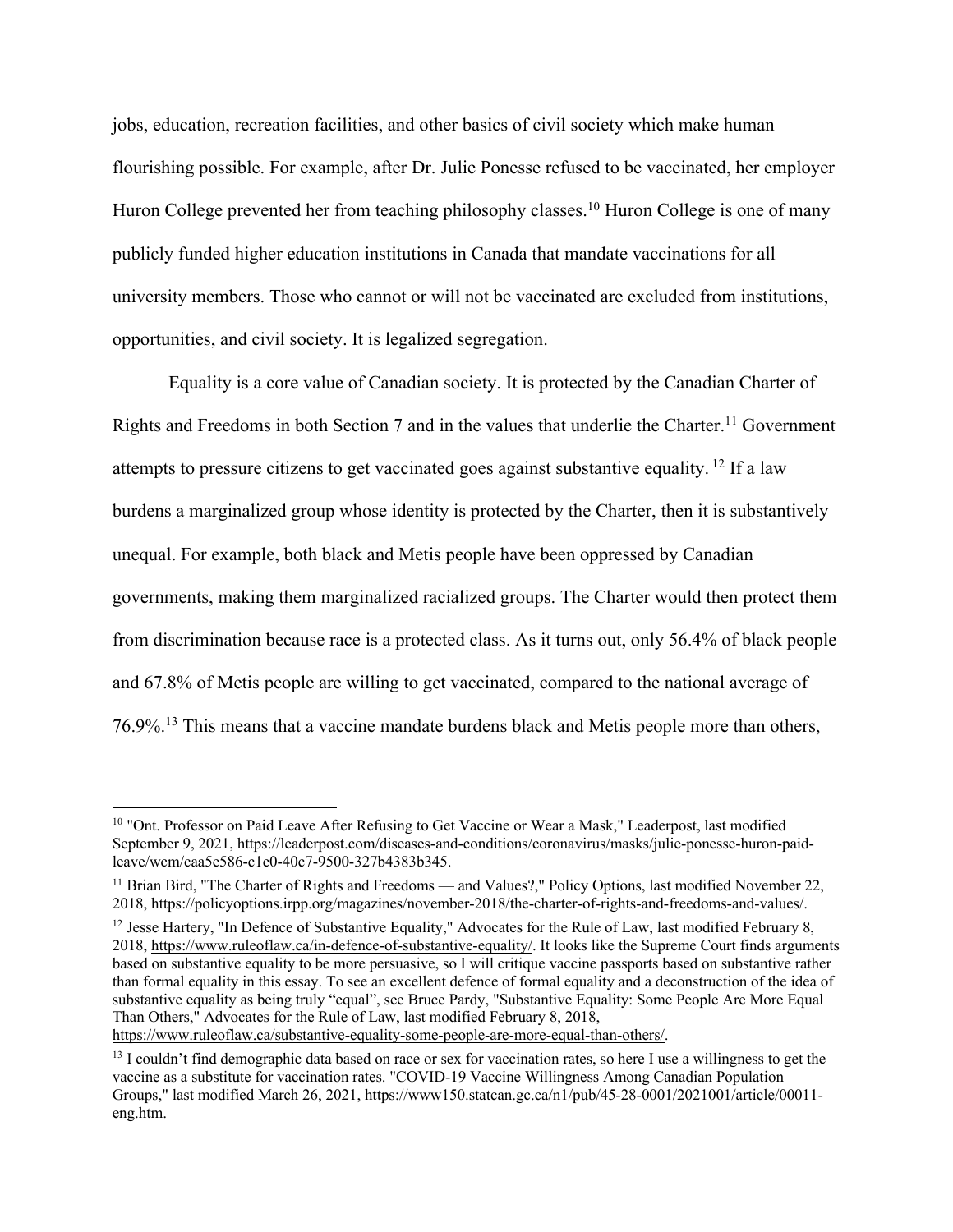making it substantively unequal. To deny rights to the unvaccinated is to segregate society into two tiers, further exclude the marginalized, and make us more unequal.

The third reason to give unvaccinated Canadians the same rights as vaccinated Canadians – specifically the S.6 mobility right to leave Canada – is because it is otherwise deeply illiberal. You can vote with your ballot, your money, or your feet.<sup>14</sup> John Locke, father of liberalism, argued that political power was legitimate only if it had the consent of the governed, which made a "social contract." <sup>15</sup> The clearest way to revoke your consent to the social contract is to leave the country that binds you to it. This idea is now codified as Article 14 of the Declaration of Human Rights.<sup>16</sup> To stop someone from leaving the country is illiberal because it prevents him from revoking consent for the social contract. It is ironic that "vaccine refusenik" now refers to a vaccine refuser.<sup>17</sup> Refuseniks were Soviet Jews who applied to leave the USSR to flee antisemitism and persecution by moving to Israel. The USSR refused, subjugating them to … anti-Semitism. Vaccine refuseniks are a good way to describe the unvaccinated who cannot leave Canada. People should always be free to leave their country (or province) to revoke consent for the social contract when they think it is illegitimate *before* they become refugees. Every immigrant knows this, every graduate who leaves Alberta because it is too conservative knows this, and every company who moved from Montreal to Toronto in the 1970s to respond to

<sup>&</sup>lt;sup>14</sup> Tim Ferriss, "Balaji Srinivasan on The Future of Bitcoin and Ethereum, How to Become Noncancelable, the Path to Personal Freedom and Wealth in a New World, the Changing Landscape of Warfare, and More (#506)," The Blog of Author Tim Ferriss, last modified April 10, 2021, https://tim.blog/2021/03/24/balaji-srinivasan/. You vote with your money by hiring lobbyists and marketers, in the case where you can't just pay off a politician.

<sup>&</sup>lt;sup>15</sup> Alan Tuckness, "Locke's Political Philosophy (Stanford Encyclopedia of Philosophy)," Stanford Encyclopedia of Philosophy, last modified 2020, https://plato.stanford.edu/entries/locke-political/.

<sup>&</sup>lt;sup>16</sup> The writers of the UDHR regretfully realized that their countries had rejected Jews fleeing from Nazi Germany. "OHCHR | Universal Declaration of Human Rights at 70: 30 Articles on 30 Articles - Article 14," accessed October 30, 2021, https://www.ohchr.org/en/NewsEvents/Pages/DisplayNews.aspx?NewsID=23923&LangID=E.

<sup>&</sup>lt;sup>17</sup> Jonathan Waterlow, "The Grim Roots of 'refusenik'," The Spectator, last modified May 22, 2021, https://www.spectator.co.uk/article/the-grim-roots-of-refusenik.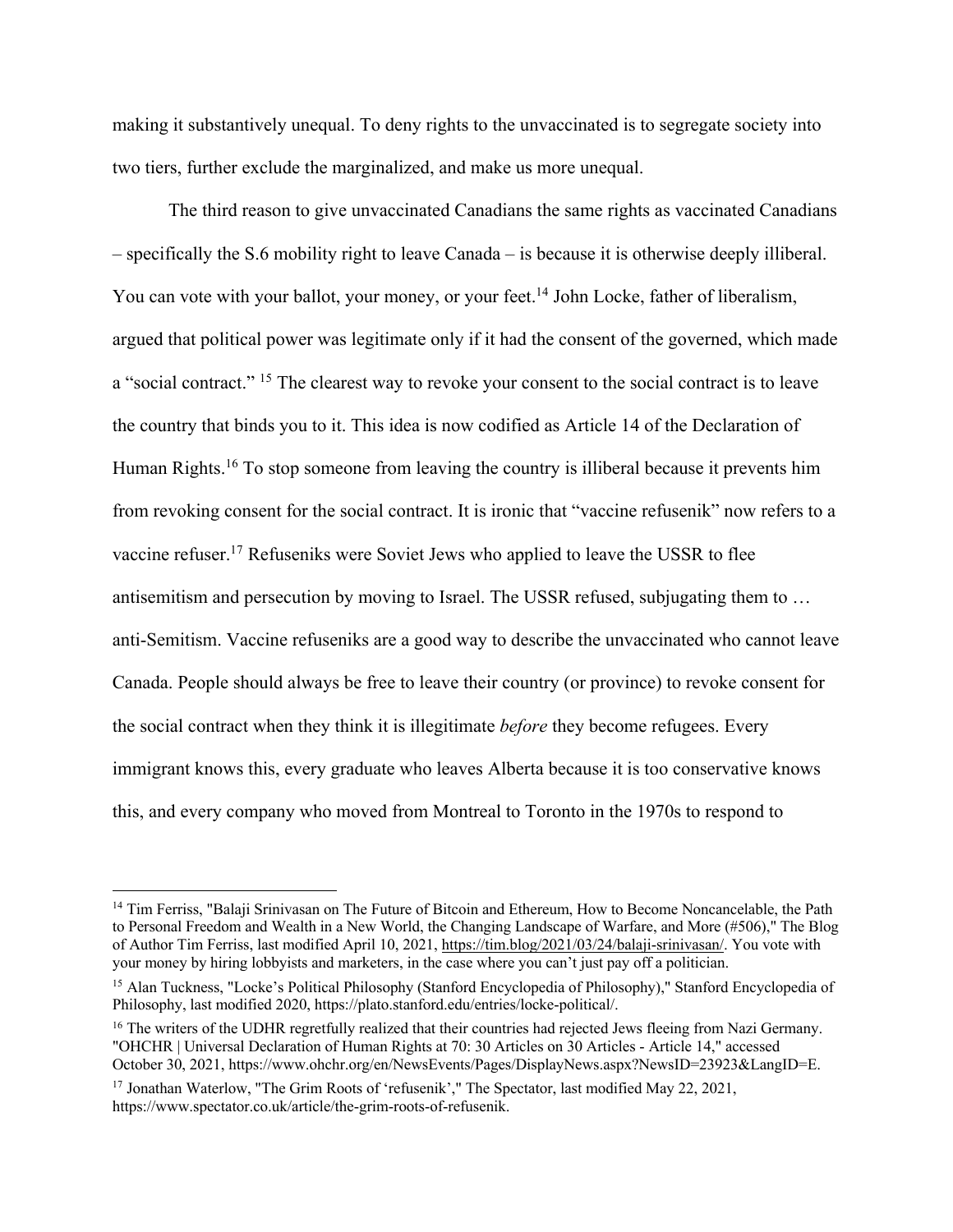Quebec's language laws knows this. As of October 30, 2021, you must show proof of vaccination to get on a plane, train, or ship leaving Canada.18 Those who do not only have the US to flee to on foot or boat, and the US may close their borders again at any time. To vote with your feet against pandemic laws is a costly form of voting, but is the most fundamental. Even the ancient and democratic city state of Athens gave it to her citizens.19 The federal government must give it to unvaccinated travellers too for it to call itself liberal.

The fourth and final reason to give unvaccinated Canadians the same rights as vaccinated Canadians – specifically S.7 security of the person rights of health care workers – is because it facilitates trust in the health care system and minimizes unethical coercion. The mandates mean that patients will only be served by vaccinated doctors and nurses. People are now avoiding vaccines because of a distrust of government or health professionals, instead of looking dispassionately at the vaccine's safety, efficacy, and risk. They have become politicized. One unintended consequence of this will be that patients may perceive their vaccinated doctors and nurses to hold stigma. Most unvaccinated people know well the looks of derision and disgust from vaccinated people for not getting the jab. Those who are unvaccinated already do not trust medical authority, and for good reason. Stigma and condescension, whether real or perceived, leads patients to distrust doctors. Studies from the HIV epidemic show that someone is less likely to seek testing and treatment when they perceived health care providers as judgemental of their

<sup>&</sup>lt;sup>18</sup> Health Canada, "COVID-19: Proof of Vaccination in Canada and for International Travel," Canada.ca, last modified September 24, 2021, https://www.canada.ca/en/public-health/services/diseases/coronavirus-disease-covid-19/vaccines/life-after-vaccination/vaccine-proof.html.

<sup>&</sup>lt;sup>19</sup> Andrew D. Irvine and Steve Wexler, "The Other Trial of Socrates," Quadrant, April 2018, 52.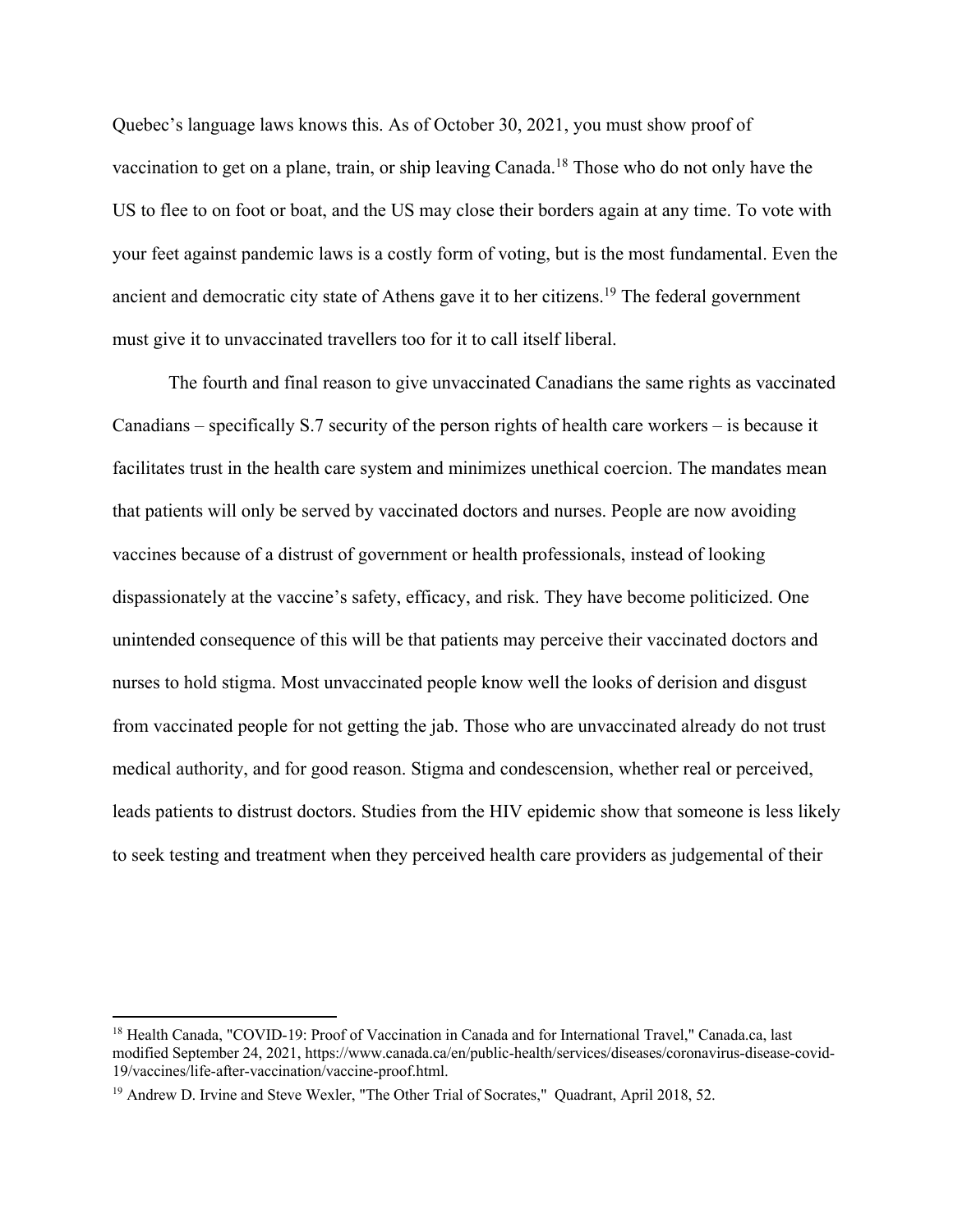behaviour.<sup>20</sup> The same applies to COVID-19. Removing all unvaccinated health care providers reduces representation and viewpoint diversity, thus reducing trust in the system.

Knowing your doctor or nurse got vaccinated because they thought it was safe, rather than because they wanted to keep their career, is much more likely to convince you of the vaccine's safety when individuals want to get advice from their doctor instead of their government. At the beginning of the vaccine rollout, the government promoted the vaccine as safe during ad campaigns that started in May.<sup>21</sup> Those who raised questions or objections to its safety were harassed and/or muzzled by other professionals and the public. For example, Dr. Byram Bridle shared concerns that the vaccines may lead to heart inflammation in young men early on, in June.<sup>22</sup> In response, many of his colleagues at the University of Guelph harassed him.<sup>23</sup> The worst was perhaps "A Concerned Scientist" who bought the domain byrambridle.com and published on it critiques of him, his works, and his opinions. But it was only four months later, in October, that governments publicly addressed the growing number of patients with myocarditis and pericarditis.<sup>24</sup> Lying about vaccine safety reduces trust in the health care system, and mandating vaccines for health care workers does too.

<sup>20</sup> Ronald O. Valdiserri, "HIV/AIDS Stigma: An Impediment to Public Health," *American Journal of Public Health* 92, no. 3 (2002): xx, doi:10.2105/ajph.92.3.341.

<sup>&</sup>lt;sup>21</sup> Public Health Agency of Canada, "Government of Canada Launches New "Ripple Effect" Advertising Campaign to Encourage COVID-19 Vaccination," Canada.ca, last modified May 17, 2021, https://www.canada.ca/en/publichealth/news/2021/05/government-of-canada-launches-new-ripple-effect-advertising-campaign-to-encourage-covid-19-vaccination.html.

<sup>22</sup> Kenneth Armstrong, *U of G Prof Says He is Receiving Workplace Harassment After Sharing Vaccine Concerns*, (2021), https://www.guelphtoday.com/local-news/u-of-g-prof-says-he-is-receiving-workplace-harassment-aftersharing-vaccine-concerns-3888634.

 $23$  Ibid.

<sup>&</sup>lt;sup>24</sup> Health Canada published their statement on Oct. 1, Alberta published theirs on Oct. 8. https://www.canada.ca/en/public-health/news/2021/10/statement-from-the-council-of-chief-medical-officers-ofhealth-ccmoh-update-on-covid-19-vaccines-and-the-risk-of-myocarditis-and-pericarditis.html. https://www.alberta.ca/assets/documents/health-myocarditis-and-pericarditis-following-covid.pdf.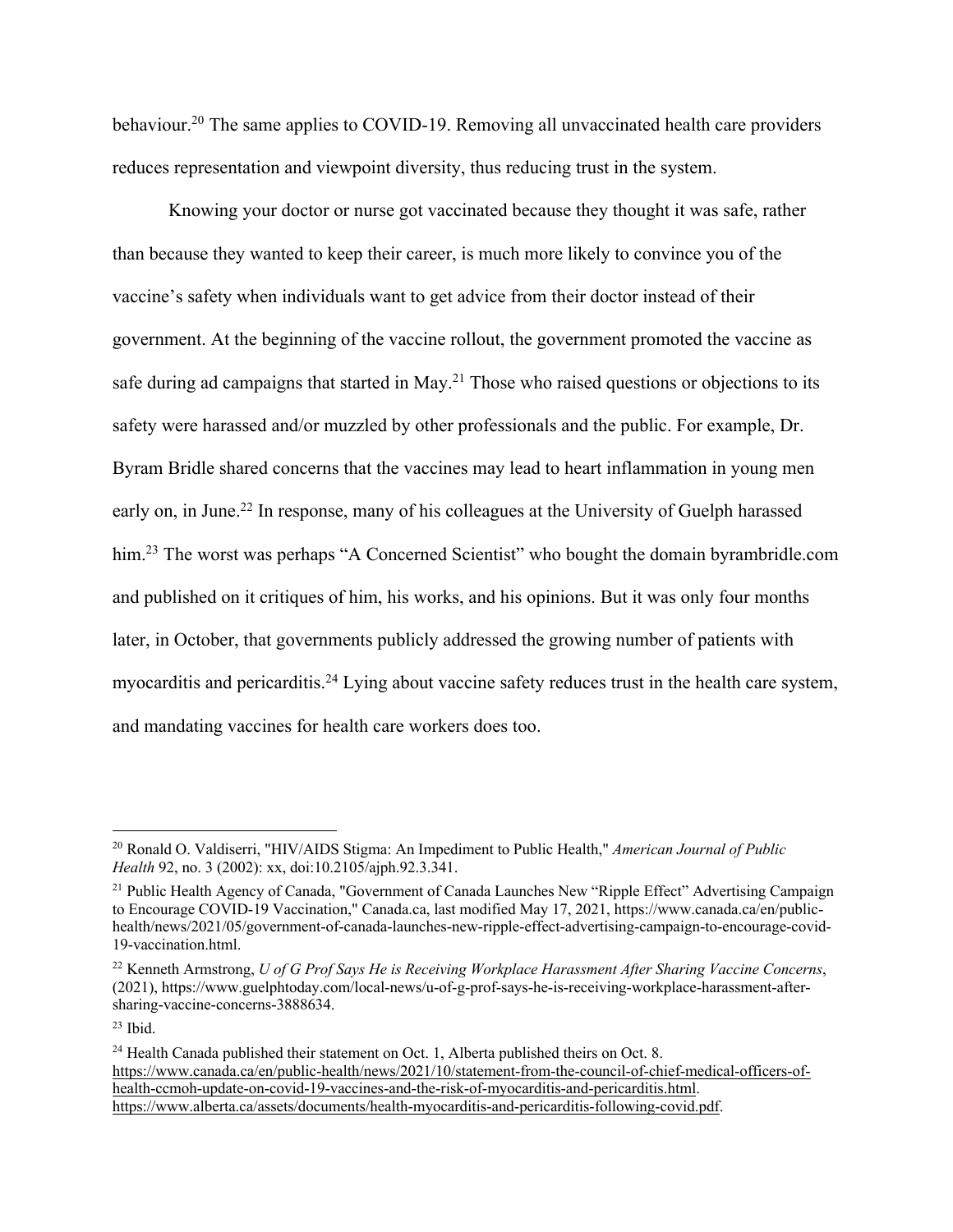Alberta<sup>25</sup> and Quebec<sup>26</sup> are two provinces with vaccine mandates for health care workers. If workers refuse, then they suffer steep and serious penalties – they lose their job, pay, professional reputation, career, and time in practice. The only consequence for not getting the vaccine should be a greater risk of dying from COVID-19, not other "consequences" enforced by other people. So not only do vaccine mandates reduce trust in the health care system, but it is also deeply unethical for exposing those health care workers to risks they might not wish to take on (*primum non nocere*).27 We do not need to wait for long term consequences to pop up to know that governments, organizations, and individuals who pressure others to get vaccinated expose them to unexpected risk, as Bridle's suggestion demonstrates above.

To conclude, unvaccinated Canadians should not be denied rights that the vaccinated have for four reasons: it delegitimizes our courts and constitution, creates systemic inequality, makes us an illiberal nation, and weakens trust in our health care system. It is important we avoid this because it leads to civil disobedience, unrest, and violence. Many restaurants do not host guests indoors anymore because disgruntled and disenfranchised citizens harass and threaten their employees.<sup>28,29</sup> And after the Quebec Government pushed back the curfew start time from 9:30 pm to 8 pm, a riot in Old Montreal followed, causing thousands of dollars in property

<sup>&</sup>lt;sup>25</sup> Alberta Health Services, "Alberta Health Services Implementing Immunization Policy for Physicians, Staff and Contracted Providers," Alberta Health Services, accessed October 31, 2021, https://www.albertahealthservices.ca/news/Page16165.aspx.

<sup>&</sup>lt;sup>26</sup> Pierre Saint-Arnaud, "Quebec Judge Hears Challenge to Vaccine Mandate for Health-care Workers As Province Mulls Second Delay," Montreal, last modified October 27, 2021, https://montreal.ctvnews.ca/quebec-judge-hearschallenge-to-vaccine-mandate-for-health-care-workers-as-province-mulls-second-delay-1.5640606.

<sup>&</sup>lt;sup>27</sup> Nassim N. Taleb, Skin in the Game: Hidden Asymmetries in Daily Life (London: Penguin UK, 2018), 23. <sup>28</sup> Carolyn Kury de Castillo, "Harassment over COVID-19 Restrictions Prompts Alberta Restaurant to Pause Indoor Dining," Global News, last modified September 21, 2021, https://globalnews.ca/news/8207553/alberta-restaurantindoor-dining-closed-covid-19-vaccine-passport/.

<sup>&</sup>lt;sup>29</sup> Salmaan Farooqui, "Businesses Face Threats, Backlash As Vaccine Passports Take Effect - BNN Bloomberg," BNN, last modified September 24, 2021, https://www.bnnbloomberg.ca/small-businesses-face-threats-backlash-asvaccine-passports-take-effect-1.1657118.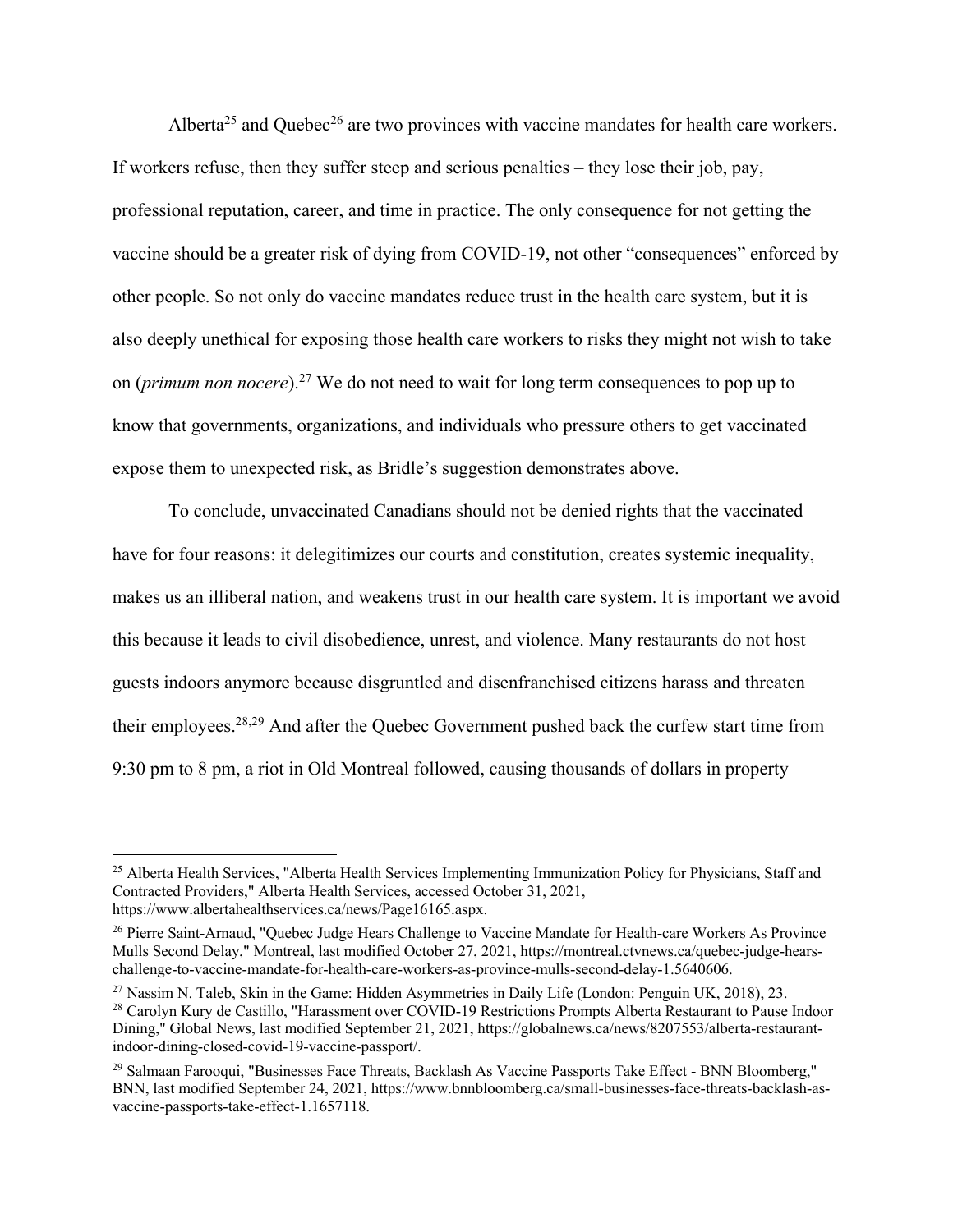damage.30 Canadian citizens, technocrats, business owners, and government actors should support laws and institutions that do not mandate vaccines if they care about keeping Canada strong and free.<sup>31</sup>

<sup>30</sup> "'Absolutely Unacceptable': Rioters Set Fires, Smash Windows in Montreal Curfew Protest," Montreal, last modified April 13, 2021, https://montreal.ctvnews.ca/absolutely-unacceptable-rioters-set-fires-smash-windows-inmontreal-curfew-protest-1.5383436.

<sup>&</sup>lt;sup>31</sup> The most effective way to protest vaccine passports, mandates, and expectations, regardless of your vaccination status, is to never share your vaccination status. Eugene Fernandes, "Don't Share Your Vaccination Status," Eugene Fernandes, last modified August 8, 2021, https://eugenefernandes.com/2021/08/08/dont-share-your-vaccinationstatus/.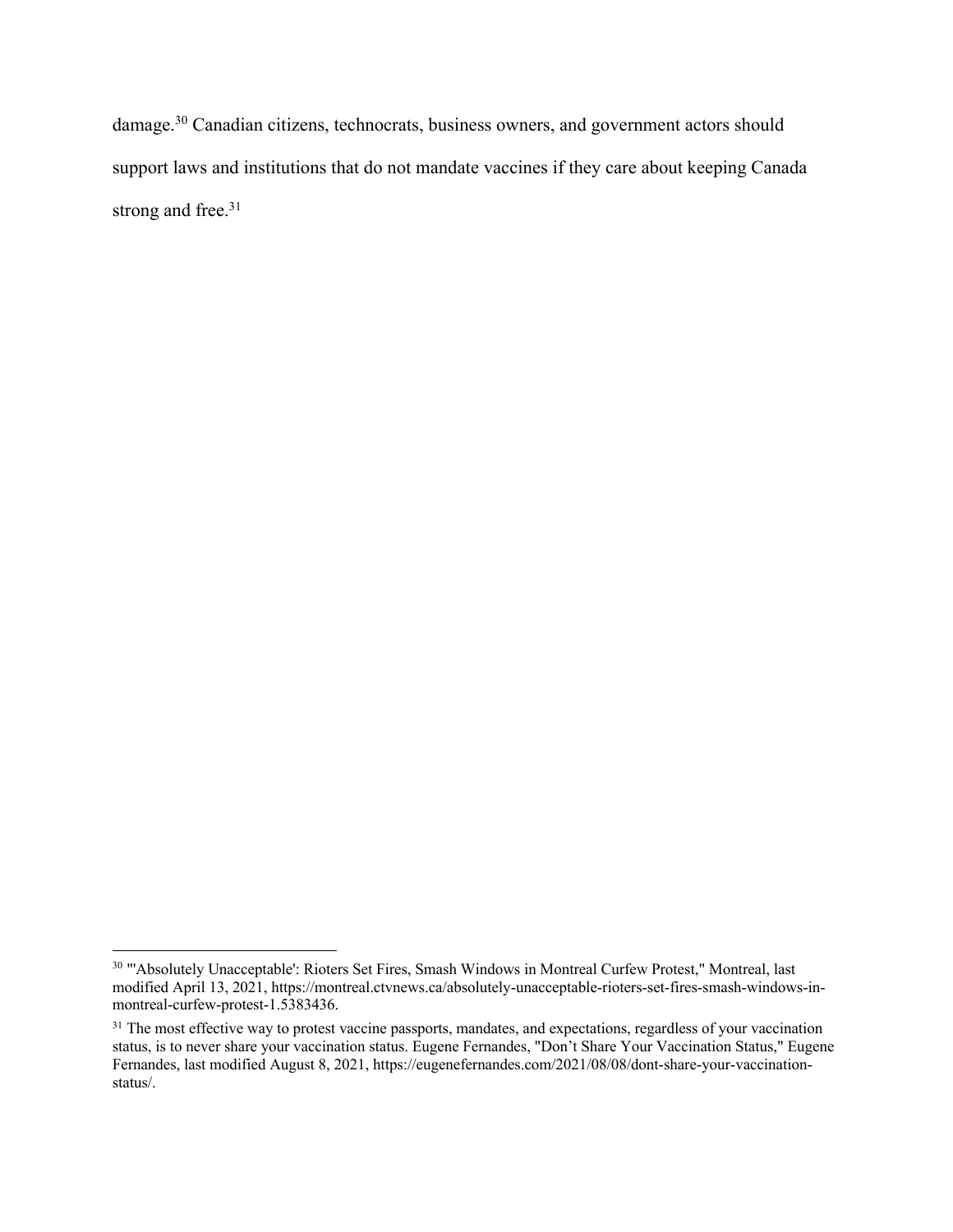## Bibliography

- "'Absolutely Unacceptable': Rioters Set Fires, Smash Windows in Montreal Curfew Protest." Montreal. Last modified April 13, 2021. https://montreal.ctvnews.ca/absolutelyunacceptable-rioters-set-fires-smash-windows-in-montreal-curfew-protest-1.5383436.
- Alberta Health Services. "Alberta Health Services Implementing Immunization Policy for Physicians, Staff and Contracted Providers." Alberta Health Services. Accessed October 31, 2021. https://www.albertahealthservices.ca/news/Page16165.aspx.
- Armstrong, Kenneth. *U of G Prof Says He is Receiving Workplace Harassment After Sharing Vaccine Concerns*. June 19, 2021. https://www.guelphtoday.com/local-news/u-of-gprof-says-he-is-receiving-workplace-harassment-after-sharing-vaccine-concerns-3888634.
- Bird, Brian. "The Charter of Rights and Freedoms and Values?" Policy Options. Last modified November 22, 2018. https://policyoptions.irpp.org/magazines/november-2018/the-charter-of-rights-and-freedoms-and-values/.
- "COVID-19 Alberta Statistics." Government of Alberta | Alberta.ca. Accessed October 31, 2021. https://www.alberta.ca/stats/covid-19-alberta-statistics.htm#vaccineoutcomes.
- "COVID-19 Vaccine Willingness Among Canadian Population Groups." Last modified March 26, 2021. https://www150.statcan.gc.ca/n1/pub/45-28-0001/2021001/article/00011 eng.htm.
- Farooqui, Salmaan. "Businesses Face Threats, Backlash As Vaccine Passports Take Effect BNN Bloomberg." BNN. Last modified September 24, 2021. https://www.bnnbloomberg.ca/small-businesses-face-threats-backlash-as-vaccinepassports-take-effect-1.1657118.
- Fernandes, Eugene. "Don't Share Your Vaccination Status." Eugene Fernandes. Last modified August 8, 2021. https://eugenefernandes.com/2021/08/08/dont-share-your-vaccinationstatus/.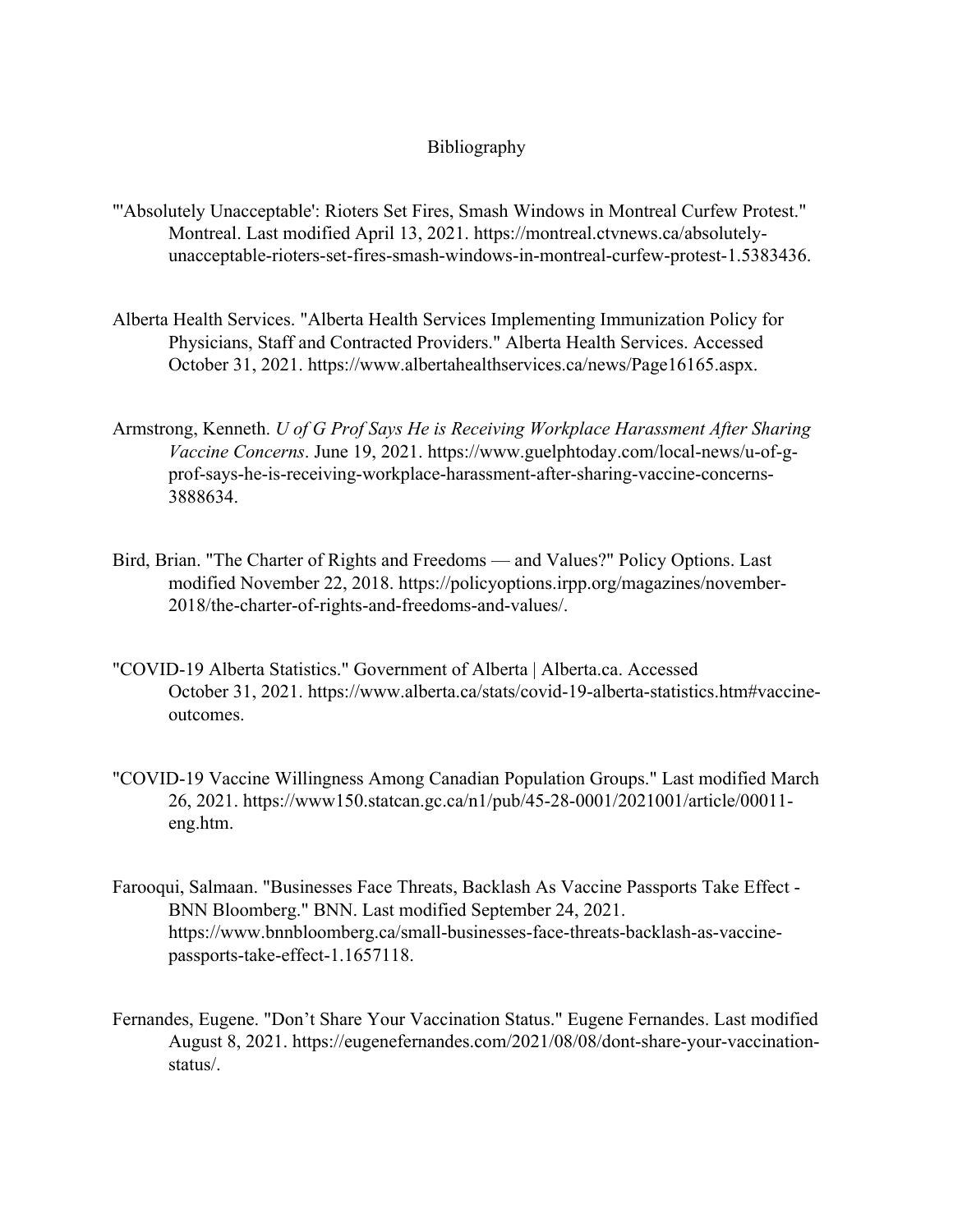- Flood, Colleen M., Vanessa MacDonnell, Jane Philpott, Sophie Thériault, and Sridhar Venkatapuram. *Vulnerable: The Law, Policy and Ethics of COVID-19*. Ottawa: University of Ottawa Press, 2020.
- "Frequently Asked Questions." Mount Royal University | MRU. Accessed October 30, 2021. https://www.mtroyal.ca/COVID19/frequently-asked-questions.htm.
- Hardwick, David F., and Leslie Marsh. "Origins of the Rule of Law." In *Reclaiming Liberalism*, 179-218. Basingstoke: Springer Nature, 2020.
- Hartery, Jesse. "In Defence of Substantive Equality." Advocates for the Rule of Law. Last modified February 8, 2018. https://www.ruleoflaw.ca/in-defence-of-substantiveequality/.
- Health Canada. "COVID-19: Proof of Vaccination in Canada and for International Travel." Canada.ca. Last modified September 24, 2021. https://www.canada.ca/en/publichealth/services/diseases/coronavirus-disease-covid-19/vaccines/life-aftervaccination/vaccine-proof.html.
- Hobbes, Thomas. *Leviathan*. Project Gutenberg, 2002. https://www.gutenberg.org/files/3207/3207-h/3207-h.htm#link2HCH0013.
- Irvine, Andrew D., and Steve Wexler. "The Other Trial of Socrates." *Quadrant*, April 2018, 50- 53.
- Kury de Castillo, Carolyn. "Harassment over COVID-19 Restrictions Prompts Alberta Restaurant to Pause Indoor Dining." Global News. Last modified September 21, 2021. https://globalnews.ca/news/8207553/alberta-restaurant-indoor-dining-closed-covid-19 vaccine-passport/.
- Letters from a Contrarian. "Bruce Pardy Vaccine Passports." Podcast audio. March 30, 2021. https://anchor.fm/dashboard/episode/e16o31l.
- "OHCHR | Universal Declaration of Human Rights at 70: 30 Articles on 30 Articles Article 14." Accessed October 30, 2021. https://www.ohchr.org/en/NewsEvents/Pages/DisplayNews.aspx?NewsID=23923&Lang  $ID=E$ .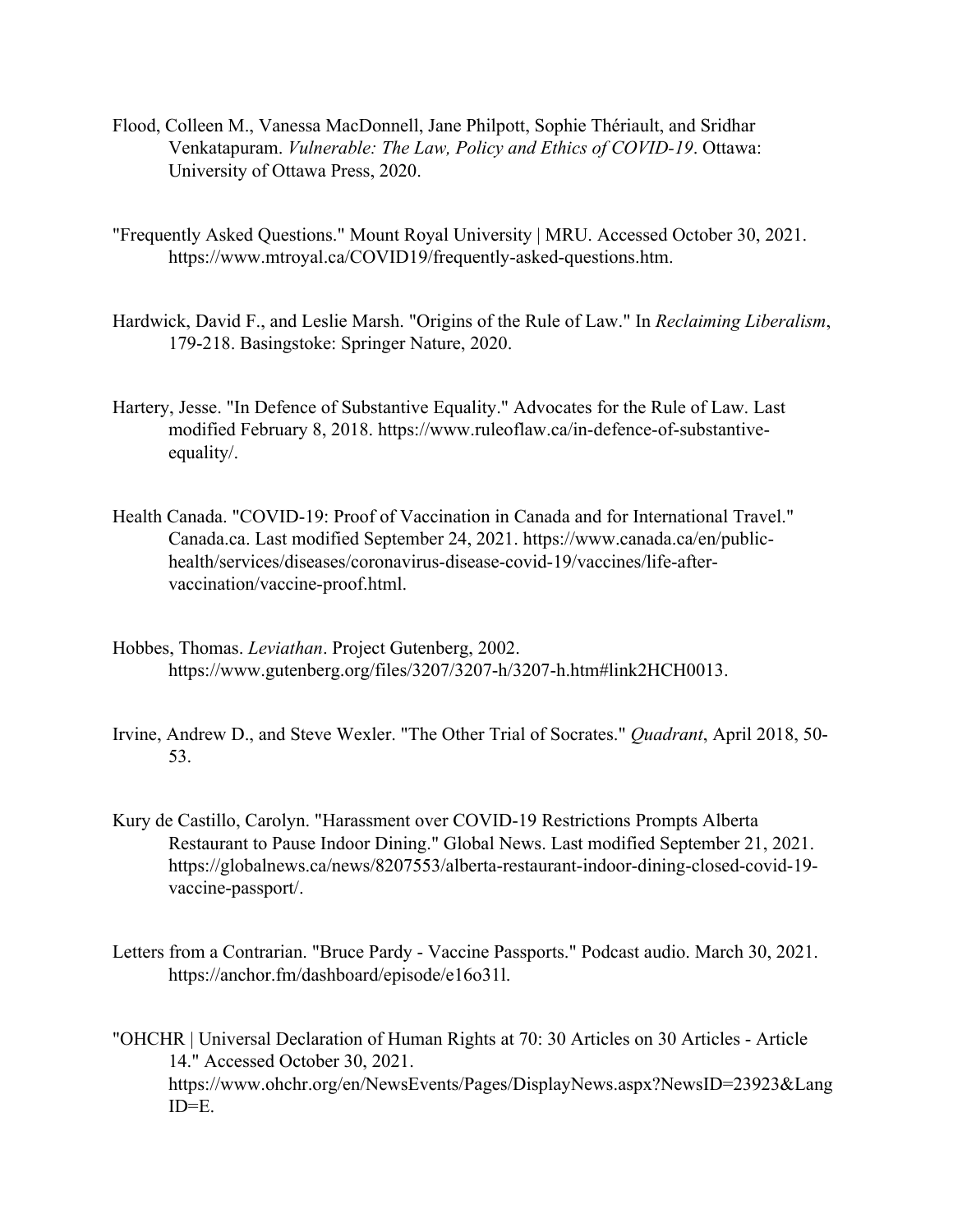- "Ont. Professor on Paid Leave After Refusing to Get Vaccine or Wear a Mask." Leaderpost. Last modified September 9, 2021. https://leaderpost.com/diseases-andconditions/coronavirus/masks/julie-ponesse-huron-paid-leave/wcm/caa5e586-c1e0- 40c7-9500-327b4383b345.
- Pardy, Bruce. "Substantive Equality: Some People Are More Equal Than Others." Advocates for the Rule of Law. Last modified February 8, 2018. https://www.ruleoflaw.ca/substantive-equality-some-people-are-more-equal-thanothers/.
- Public Health Agency of Canada. "Government of Canada Launches New "Ripple Effect" Advertising Campaign to Encourage COVID-19 Vaccination." Canada.ca. Last modified May 17, 2021. https://www.canada.ca/en/public-health/news/2021/05/government-ofcanada-launches-new-ripple-effect-advertising-campaign-to-encourage-covid-19 vaccination.html.
- R. *THE CONSTITUTION ACTS 1867 to 1982*. Minister of Justice, 2021. https://lawslois.justice.gc.ca/PDF/CONST\_TRD.pdf.
- Roberts, Michelle. "Covid: Double Vaccinated Can Still Spread Virus at Home." BBC News. Last modified October 28, 2021. https://www.bbc.com/news/health-59077036.
- Saint-Arnaud, Pierre. "Quebec Judge Hears Challenge to Vaccine Mandate for Health-care Workers As Province Mulls Second Delay." Montreal. Last modified October 27, 2021. https://montreal.ctvnews.ca/quebec-judge-hears-challenge-to-vaccine-mandate-forhealth-care-workers-as-province-mulls-second-delay-1.5640606.
- Taleb, Nassim N. *Skin in the Game: Hidden Asymmetries in Daily Life*. London: Penguin UK, 2018.
- Tim Ferriss. "Balaji Srinivasan on The Future of Bitcoin and Ethereum, How to Become Noncancelable, the Path to Personal Freedom and Wealth in a New World, the Changing Landscape of Warfare, and More (#506)." The Blog of Author Tim Ferriss. Last modified April 10, 2021. https://tim.blog/2021/03/24/balaji-srinivasan/.